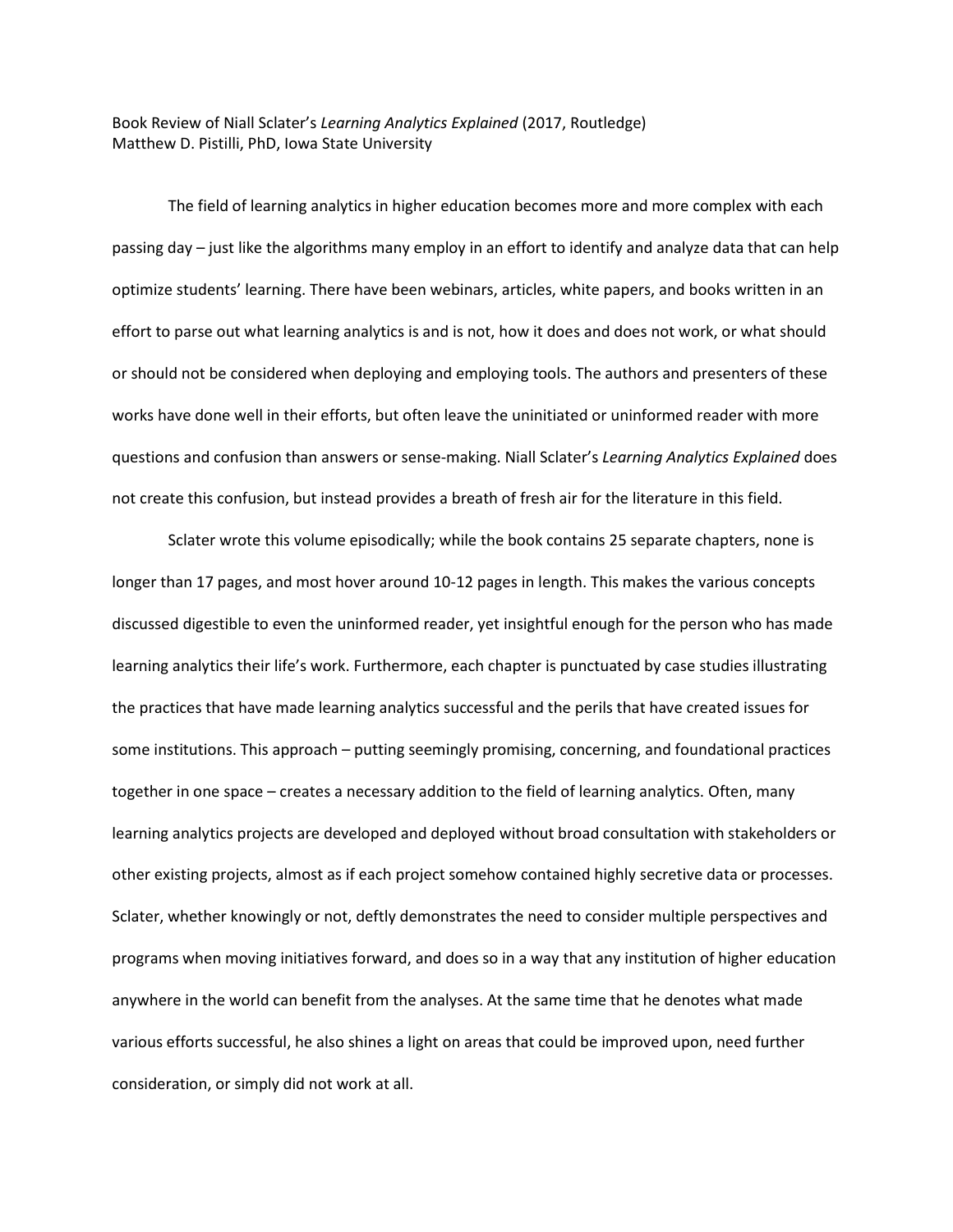The book begins with a brief introduction of learning analytics, placing the term in a context, and, as chapter 1 is titled, describes the evolution of the field. Section II, Applications, dives into four specific realms of learning analytics: early warning systems, course recommending systems, adaptive learning approaches, and ways to use analytics to influence curriculum design. Further, Section II, in particular chapter 6 – Curriculum Design, underscores the need for the application of pedagogical theory to learning analytics, which is important, because, after all, learning analytics are about learning (Gašević, Dawson, & Siemens, 2015). In a field that has evolved around the theory associated with the *techniques* employed, it is nice to see a comprehensive volume like this acknowledge the need for the use of learning theory as well.

Section III dovetails nicely with Section II, and focuses on the logistics associated with the adoption, application, and ongoing use of learning analytics. Here, Sclater starts with a brief conversation about data, and the varying types of data that can be or are employed in these initiatives. He then moves into the realm of metrics and predictive modeling, explaining how various data points can be used to predict an outcome and to demonstrate that various benchmarks or milestones have been achieved. The remaining three chapters in this section are devoted to the ways in which the data and subsequently predicted outcomes can be presented to users. Specifically, Sclater explores the emerging realm of data visualization, how feedback can and should be provided, and what studentfacing systems can entail. Here, the relationship between data and those they represent becomes clear as an argument for using learning analytics to drive specific behaviors is made.

While the first three sections of the book are interesting and provide readers with a solid foundation for participating in conversations about learning analytics on their campuses, Sections IV and V are where the real discussion on learning analytics begins. Sclater moves the reader from a realm of what learning analytics *is* and begins to explore its anatomy, examining *how* accomplishments and findings have been achieved. Furthermore, he strays into realms not often discussed in the literature: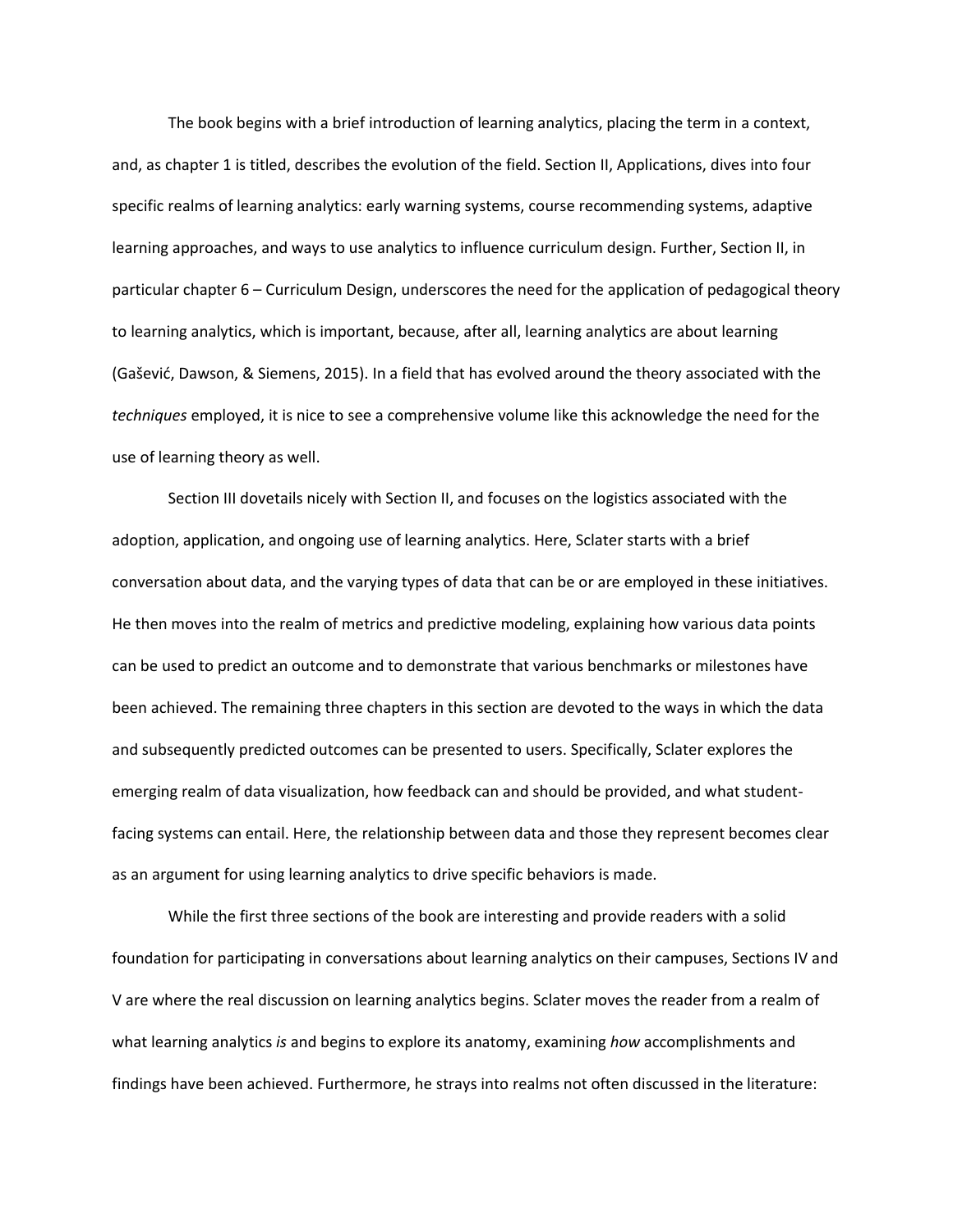the need for standards and interoperability in the field. The paucity of research in this area is demonstrated by the fact that the vast majority of the citations here are attributed to Cooper and his colleagues. The inclusion of standards alongside of various technologies in the field and the architecture behind them is, in my mind, a step forward for the field. Organizations like IMS Global and the Predictive Analytics Reporting (PAR) Framework have been working toward this end for several years, and have made some headway; having their work highlighted here, as well as related to the ways in which learning analytics is evolving, can only benefit the field at large.

In Section V, concepts such as readiness and planning are presented in ways that demonstrate both their utility and importance for institutions looking to implement an analytics solution. The last three chapters in this section, though, are among the longest and most important in the book, as they focus on the ethical use of learning analytics, the need for transparency, the challenge of consent for use of data, and the overarching concept of privacy and data protection. Because these three chapters provide a depth of analysis of these areas, the reader is left with very specific concerns to consider as they examine their own current or potential use of learning analytics. While solutions to these concerns are not provided, the discussion allows for readers to have informed conversations about how these areas can be addressed in the context of their individual institutions. The global approach, especially with regard to the discussion surrounding consent for obtaining and using data, also reminds the reader that while issues may be universal, the laws governing a given institution mean multiple perspectives are necessary when trying to understand an issue.

The final section of the book takes a look to the future. Section VI provides insight into three analytics techniques that are beginning to emerge from pilot or institution-based projects but have not yet experienced wide promulgation or use. While Sclater highlights discourse analytics, social network analysis, and sentient and emotional analytics, he also notes that the field is both trying to determine what to call them as well as how they directly relate back to learning. In doing so, he reminds us that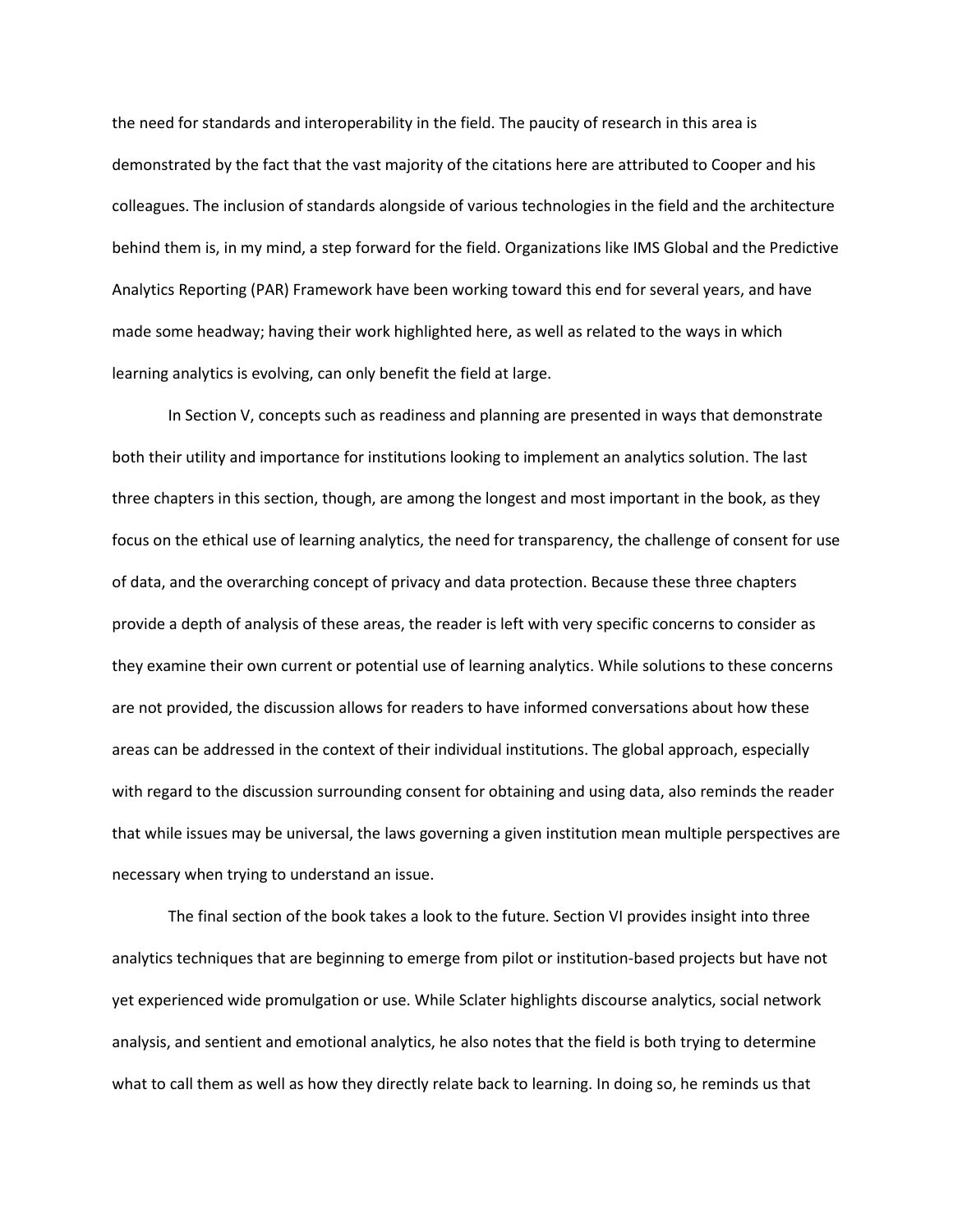while new forms of data may emerge and new techniques for examining said data may be developed, it is imperative that we consider how the data and techniques relate to improving the learning experience.

Perhaps the most appreciated aspect of this resource, beyond its concrete examples, lucid and understandable discussions, and well-researched foundation, is the view of the experts provided at the end of each of the six sections. These experts are highly-recognized authors, researchers, and practitioners in the fields that comprise analytics, and represent a truly global view as to how learning analytics and its related disciplines can, should, and do work in the world today. While the research is interesting, and the chapters containing specific content are highly compelling, the experts' views on how systems are deployed, for example, provide insight and depth that a synthesis of the literature simply cannot. The nuance Sclater is able to tease out from those being interviewed lends a level of humanity to a concept – learning analytics – that can often be reduced to a tool, product, or algorithm. To wit, Dr. Brent Rientes, a Reader in the Institute of Educational Technology at The Open University, UK, notes quite bluntly, "it's not data or technologies, it's people" (p. 243).

Sclater does many things well with this book. It is well-referenced, taking into account literally hundreds of articles, books, and conference proceedings, relying on both the seminal works of the field as well as more recent takes on the needs for learning analytics implementation. It is well laid-out. The volume is divided into six parts, and while each section builds on the previous, the sections could also be examined on their own without leaving the reader feeling out of place. It is highly accessible. Sclater takes care to link concepts together where previous authors have not or where terminology is often used interchangeably. For example, in chapter 9 Sclater boils linear regression, logistic regression, and naïve Bayes methods of prediction down to just a few paragraphs each while retaining the basic tenets of each technique.

If anything is lacking in this volume, it's the fact that there is no epilogue or afterword from Sclater himself. His painstaking approach to documenting highly pertinent components of learning